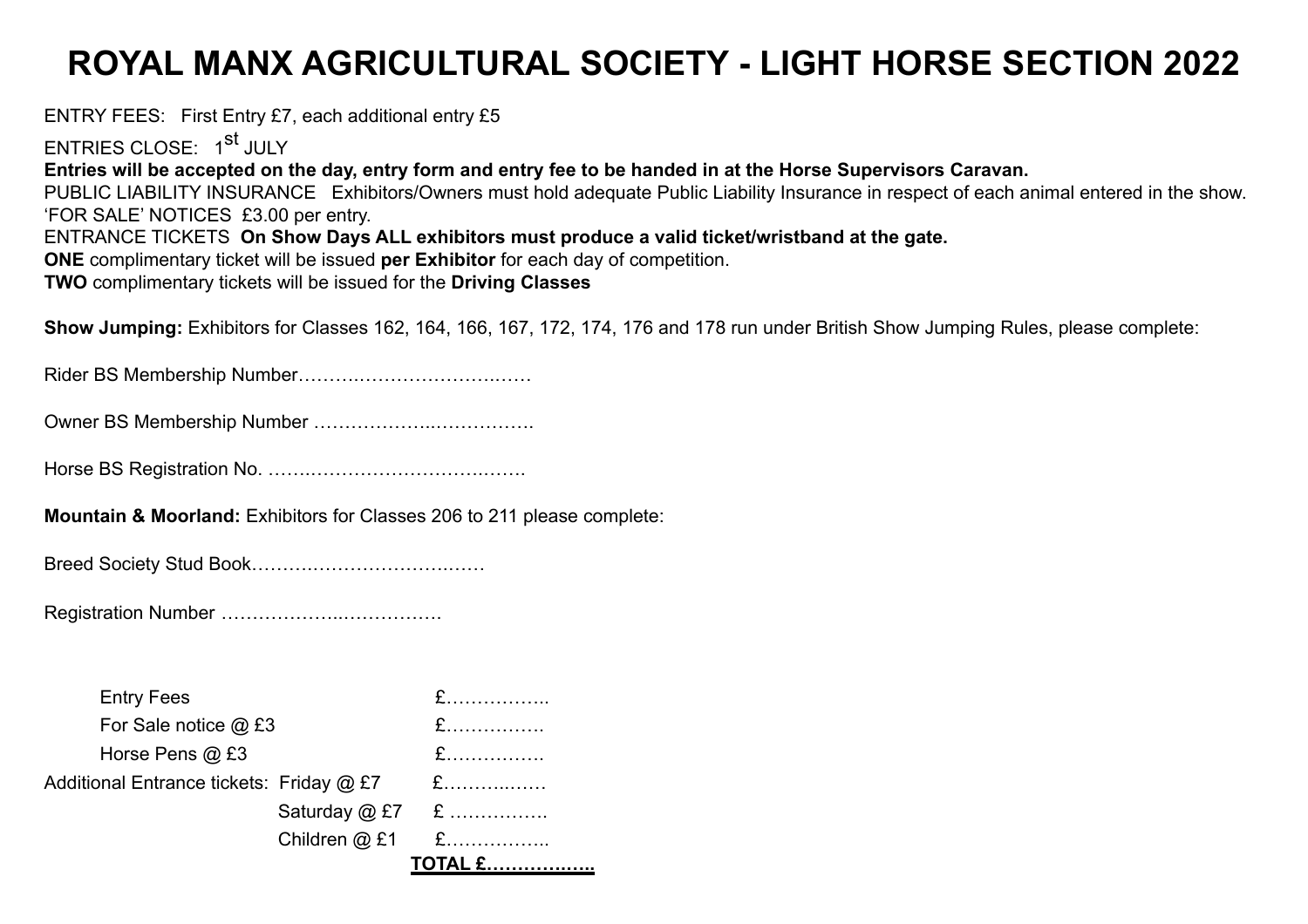**Electronically**: Account Number: **10849793**, Sort Code: **55 91 00**, Account: **RMAS,** Ref: **Your Entry Name** or cheque payable to **RMAS**

## **Please note that cheques for prize money will be made out in favour of the Exhibitor**

| (Block capitals throughout, please) Mr / Mrs / Ms / Miss |  |  |  |  |  |  |  |  |
|----------------------------------------------------------|--|--|--|--|--|--|--|--|
|                                                          |  |  |  |  |  |  |  |  |
|                                                          |  |  |  |  |  |  |  |  |

**Email address: …………………………………………………………………………..….……**

**Telephone** ………………..……… **Mobile** …………………………………..

## **DECLARATION:**

I acknowledge that I am taking part in a risk sport.

I am a competent rider at the level of competition I am entering.

**I hold Public Liability Insurance in respect of each animal entered in the Show.**

I agree to abide by the Bye Laws and Rules and Regulations of the Royal Manx Agricultural Society and British Show Jumping.

**Signed….…………………..….…….. Exhibitor**

 **……………….................. ……………………..……** 

 **Signature of Owner of each horse entered**